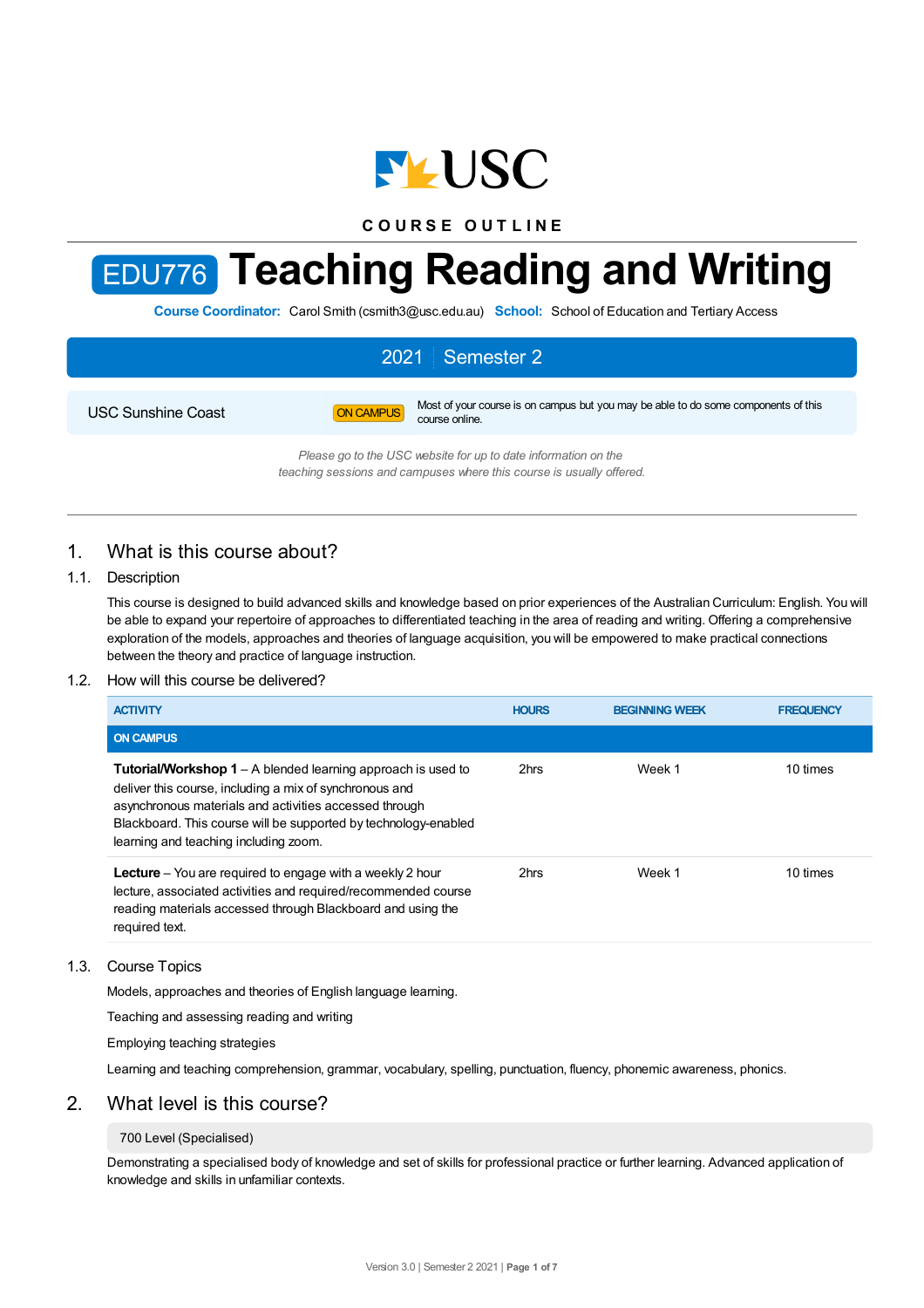# 3. What is the unit value of this course?

12 units

# 4. How does this course contribute to my learning?

| <b>COURSE LEARNING OUTCOMES</b> |                                                                                                                                                                                                          | <b>GRADUATE QUALITIES MAPPING</b>                                      | PROFESSIONAL STANDARD MAPPING                                                                                                                                                                                                                                                                                                                                                                                                                                                                                                                                                                                                                                                                  |  |
|---------------------------------|----------------------------------------------------------------------------------------------------------------------------------------------------------------------------------------------------------|------------------------------------------------------------------------|------------------------------------------------------------------------------------------------------------------------------------------------------------------------------------------------------------------------------------------------------------------------------------------------------------------------------------------------------------------------------------------------------------------------------------------------------------------------------------------------------------------------------------------------------------------------------------------------------------------------------------------------------------------------------------------------|--|
|                                 | On successful completion of this course, you<br>should be able to                                                                                                                                        | Completing these tasks successfully will<br>contribute to you becoming | Australian Institute for Teaching and School<br>Leadership                                                                                                                                                                                                                                                                                                                                                                                                                                                                                                                                                                                                                                     |  |
| $\vert$ 1)                      | Evaluate and elaborate on the diverse<br>range of language learning theories and<br>their connections and disconnections to<br>the Australian Curriculum   English and<br>legislative policies.          | Knowledgeable<br>Ethical                                               | 2 - Know the content and how to teach it<br>2.3 - Curriculum, assessment and<br>reporting<br>7.2 - Comply with legislative,<br>administrative and organisational<br>requirements                                                                                                                                                                                                                                                                                                                                                                                                                                                                                                               |  |
| $\vert 2 \rangle$               | Critically analyse language teaching<br>strategies for their efficacy in supporting<br>the cognitive, aural and oral development<br>of reading, writing, speaking and<br>listening for diverse learners. | Knowledgeable<br>Empowered                                             | 1 - Know students and how they learn<br>1.2 - Understand how students learn<br>1.3 - Students with diverse linguistic,<br>cultural, religious and socioeconomic<br>backgrounds<br>1.4 - Strategies for teaching Aboriginal<br>and Torres Strait Islander students<br>1.5 - Differentiate teaching to meet the<br>specific learning needs of students across<br>the full range of abilities<br>1.6 - Strategies to support full<br>participation of students with disability<br>2 - Know the content and how to teach it<br>2.1 - Content and teaching strategies of<br>the teaching area<br>3.3 - Use teaching strategies<br>6.4 - Apply professional learning and<br>improve student learning |  |
| $\left(3\right)$                | Formally assess and account for the<br>recording of processing strategies and<br>cueing systems to support individualised<br>learning and appropriate feedback to<br>students and carers.                | Knowledgeable<br>Creative and critical thinker                         | 1 - Know students and how they learn<br>1.4 - Strategies for teaching Aboriginal<br>and Torres Strait Islander students<br>1.5 - Differentiate teaching to meet the<br>specific learning needs of students across<br>the full range of abilities<br>1.6 - Strategies to support full<br>participation of students with disability<br>2 - Know the content and how to teach it<br>2.1 - Content and teaching strategies of<br>the teaching area<br>3.3 - Use teaching strategies                                                                                                                                                                                                                |  |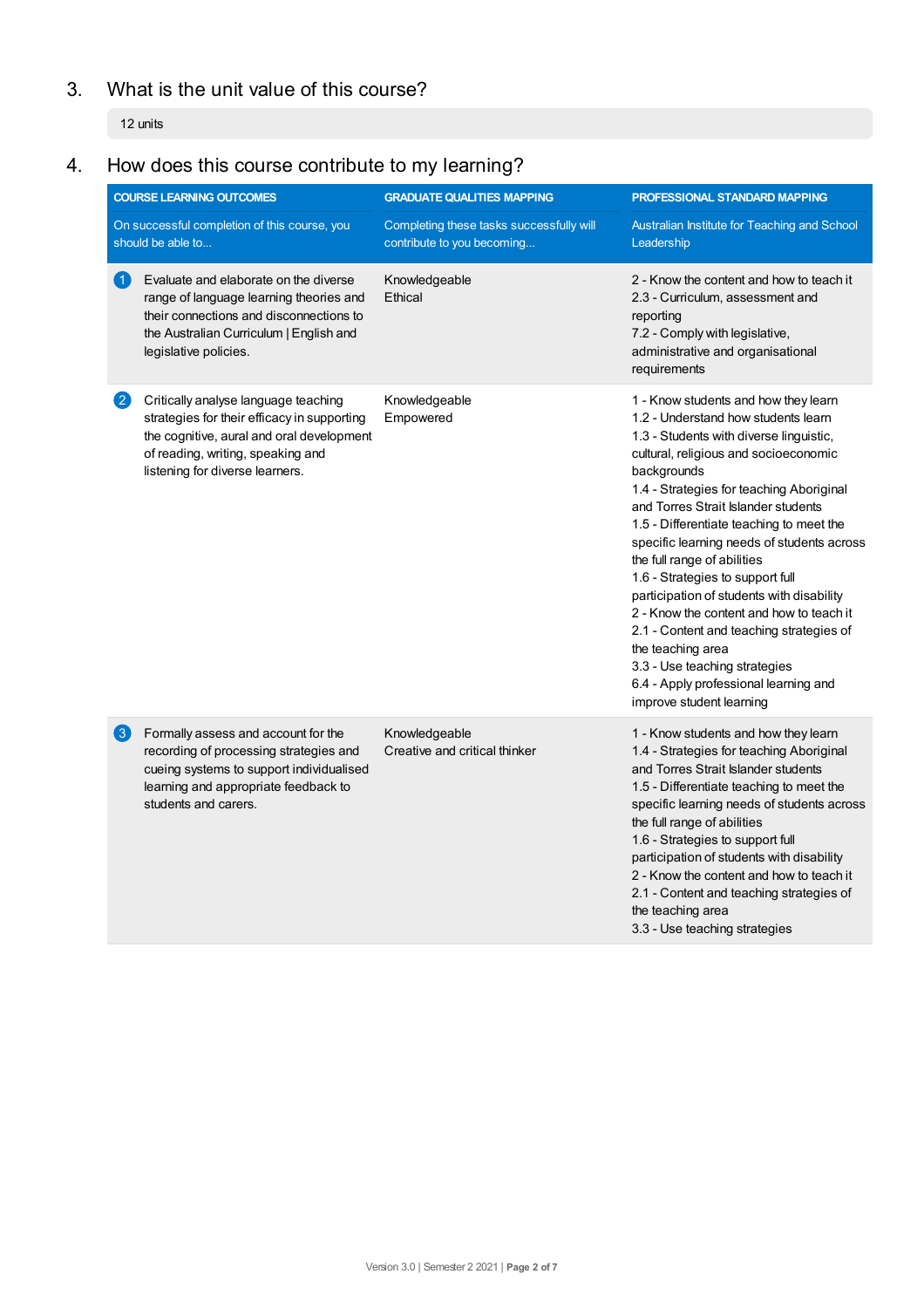|                                                                   | <b>COURSE LEARNING OUTCOMES</b>                                                                                                                              | <b>GRADUATE QUALITIES MAPPING</b>                                      | PROFESSIONAL STANDARD MAPPING                                                                                                                                                                                                                                                                                                                                                                                                                                                                                                                                                                                                                                                                                                                                                                                                                                                                                                 |  |
|-------------------------------------------------------------------|--------------------------------------------------------------------------------------------------------------------------------------------------------------|------------------------------------------------------------------------|-------------------------------------------------------------------------------------------------------------------------------------------------------------------------------------------------------------------------------------------------------------------------------------------------------------------------------------------------------------------------------------------------------------------------------------------------------------------------------------------------------------------------------------------------------------------------------------------------------------------------------------------------------------------------------------------------------------------------------------------------------------------------------------------------------------------------------------------------------------------------------------------------------------------------------|--|
| On successful completion of this course, you<br>should be able to |                                                                                                                                                              | Completing these tasks successfully will<br>contribute to you becoming | Australian Institute for Teaching and School<br>Leadership                                                                                                                                                                                                                                                                                                                                                                                                                                                                                                                                                                                                                                                                                                                                                                                                                                                                    |  |
|                                                                   | Demonstrate mastery of pedagogy,<br>formative and summative assessment.<br>reporting and record keeping aligned<br>with the Australian Curriculum   English. | Knowledgeable<br>Ethical                                               | 1 - Know students and how they learn<br>1.2 - Understand how students learn<br>1.3 - Students with diverse linguistic,<br>cultural, religious and socioeconomic<br>backgrounds<br>1.4 - Strategies for teaching Aboriginal<br>and Torres Strait Islander students<br>1.5 - Differentiate teaching to meet the<br>specific learning needs of students across<br>the full range of abilities<br>1.6 - Strategies to support full<br>participation of students with disability<br>2 - Know the content and how to teach it<br>2.1 - Content and teaching strategies of<br>the teaching area<br>2.3 - Curriculum, assessment and<br>reporting<br>3 - Plan for and implement effective<br>teaching and learning<br>5 - Assess, provide feedback and report<br>on student learning<br>5.2 - Provide feedback to students on<br>their learning<br>5.3 - Make consistent and comparable<br>judgements<br>5.4 - Interpret student data |  |

# 5. Am Ieligible to enrol in this course?

Refer to the USC [Glossary](https://www.usc.edu.au/about/policies-and-procedures/glossary-of-terms-for-policy-and-procedures) of terms for definitions of "pre-requisites, co-requisites and anti-requisites".

# 5.1. Pre-requisites

EDU767 and enrolled in Program ED707

5.2. Co-requisites

Not applicable

# 5.3. Anti-requisites

Not applicable

## 5.4. Specific assumed prior knowledge and skills (where applicable)

Not applicable

# 6. How am Igoing to be assessed?

# 6.1. Grading Scale

Standard Grading (GRD)

High Distinction (HD), Distinction (DN), Credit (CR), Pass (PS), Fail (FL).

## 6.2. Details of early feedback on progress

Early feedback will be provided on preservice teachers' personal language skills following a written task completed in Week 1 and a practice quiz in Week 2.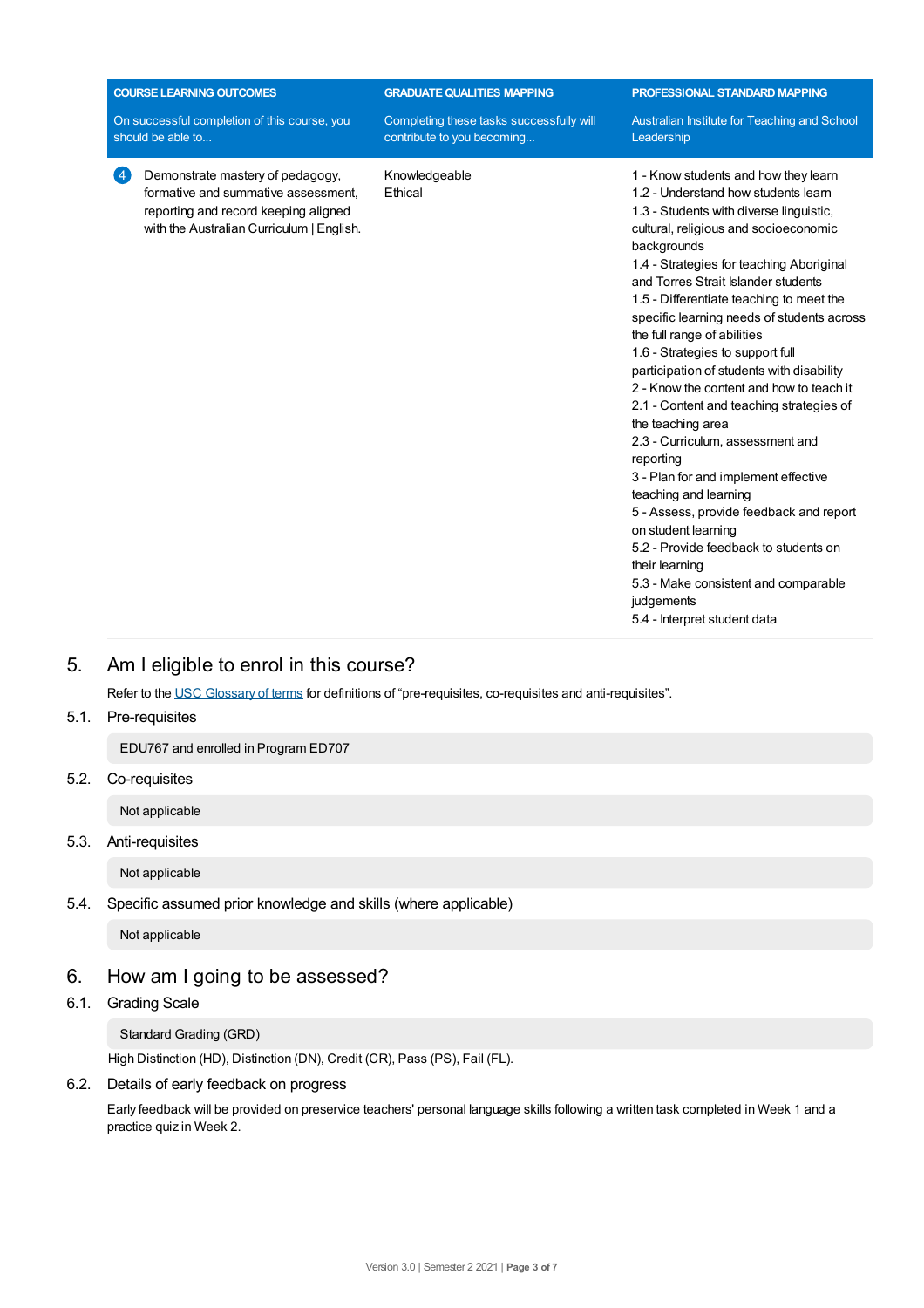## 6.3. Assessment tasks

| <b>DELIVERY</b><br><b>MODE</b> | <b>TASK</b><br>NO. | <b>ASSESSMENT</b><br><b>PRODUCT</b> | <b>INDIVIDUAL</b><br><b>OR GROUP</b> | <b>WEIGHTING</b><br>$\%$ | <b>WHAT IS THE</b><br><b>DURATION /</b><br>LENGTH? | <b>WHEN SHOULD I</b><br><b>SUBMIT?</b> | <b>WHERE SHOULD I</b><br><b>SUBMIT IT?</b>                                      |
|--------------------------------|--------------------|-------------------------------------|--------------------------------------|--------------------------|----------------------------------------------------|----------------------------------------|---------------------------------------------------------------------------------|
| All                            | 1                  | Essay                               | Individual                           | 20%                      | 1.500 words                                        | Week 4                                 | In Class                                                                        |
| All                            | 2                  | Portfolio                           | Individual                           | 30%                      | 2500 words                                         | Week 8                                 | <b>Online Assignment</b><br>Submission with<br>plagiarism check                 |
| All                            | 3                  | Report                              | Individual                           | 50%                      | 2500 words                                         | Week 10                                | <b>Online Assignment</b><br>Submission with<br>plagiarism check and<br>in class |

## **All - Assessment Task 1:** Expository Essay

| <b>GOAL:</b>     | The goal of this task is to enable you to identify from research, the factors which contribute to your current understanding of<br>the teaching of reading, writing, speaking, and viewing.                                                                                                                                                                                                                                                                                                                                                                                                                                                                                                                 |                                                                                                                                                                                   |                                     |  |  |
|------------------|-------------------------------------------------------------------------------------------------------------------------------------------------------------------------------------------------------------------------------------------------------------------------------------------------------------------------------------------------------------------------------------------------------------------------------------------------------------------------------------------------------------------------------------------------------------------------------------------------------------------------------------------------------------------------------------------------------------|-----------------------------------------------------------------------------------------------------------------------------------------------------------------------------------|-------------------------------------|--|--|
| <b>PRODUCT:</b>  | Essay                                                                                                                                                                                                                                                                                                                                                                                                                                                                                                                                                                                                                                                                                                       |                                                                                                                                                                                   |                                     |  |  |
| <b>FORMAT:</b>   | An excerpt from a research article will be released on Blackboard in Week 3. The article outlines why teachers need to<br>understand a range of language learning theories and approaches which have influenced the teaching of reading and<br>writing to children who are at different stages of physical, social, and intellectual development.<br>Using the excerpt as the basis for your response, demonstrate your understanding of how the different theories have/have<br>not influenced the learning and teaching of reading and writing in Australia.<br>When writing your essay, you will outline the influence of specific theories, on what is taught in the Australian Curriculum:<br>English. |                                                                                                                                                                                   |                                     |  |  |
| <b>CRITERIA:</b> | No.                                                                                                                                                                                                                                                                                                                                                                                                                                                                                                                                                                                                                                                                                                         |                                                                                                                                                                                   | <b>Learning Outcome</b><br>assessed |  |  |
|                  | 1                                                                                                                                                                                                                                                                                                                                                                                                                                                                                                                                                                                                                                                                                                           | Demonstrates knowledge and understanding of language theories and their connection to<br>teaching reading, writing, speaking and listening in the Australian Curriculum: English. | $\left( 1\right)$                   |  |  |
|                  | $\overline{2}$                                                                                                                                                                                                                                                                                                                                                                                                                                                                                                                                                                                                                                                                                              | Evaluates language learning theories and develops and articulates a theoretical position in<br>relation to teaching reading and writing                                           | $\left( 1\right)$                   |  |  |
|                  | 3                                                                                                                                                                                                                                                                                                                                                                                                                                                                                                                                                                                                                                                                                                           | Demonstrates knowledge of the content of curriculum documents.                                                                                                                    | $\blacktriangleleft$                |  |  |
|                  | 4                                                                                                                                                                                                                                                                                                                                                                                                                                                                                                                                                                                                                                                                                                           | Writes using academic literacies at text, word and letter level and including APA 6 or 7<br>referencing conventions.                                                              | $\left( 4\right)$                   |  |  |
|                  |                                                                                                                                                                                                                                                                                                                                                                                                                                                                                                                                                                                                                                                                                                             |                                                                                                                                                                                   |                                     |  |  |

# **All - Assessment Task 2:** Portfolio of Language Teaching Strategies

| <b>GOAL:</b>    | The goal of this task is for you to produce a portfolio of teaching strategies that can be used to advance children's reading,<br>writing, and oral language skills.                                                                                                                                                                                                                                                                                                                                                                                                                                                                                                                                                                                                                                                                                                |
|-----------------|---------------------------------------------------------------------------------------------------------------------------------------------------------------------------------------------------------------------------------------------------------------------------------------------------------------------------------------------------------------------------------------------------------------------------------------------------------------------------------------------------------------------------------------------------------------------------------------------------------------------------------------------------------------------------------------------------------------------------------------------------------------------------------------------------------------------------------------------------------------------|
| <b>PRODUCT:</b> | Portfolio                                                                                                                                                                                                                                                                                                                                                                                                                                                                                                                                                                                                                                                                                                                                                                                                                                                           |
| <b>FORMAT:</b>  | On Blackboard, you will be provided with a range of teaching strategies that can be used to teach - reading, writing, and<br>oral language.<br>From the list that is provided, choose 12 strategies that you can use to address the content descriptors/elaborations in<br>ACARA: English in Early, Middle, Upper Primary.<br>When assembling your portfolio (one page per strategy):<br>explain the purpose of each teaching strategy.<br>outline the procedure required for its implementation<br>justify your choice of strategy according to how it can develop student's use of cueing systems and processing strategies<br>in relation to Australian Curriculum: English (learning outcomes). You will also align the strategy with practices in the Four<br>Resources Model and elaborate on the advantages of this selection and combination of strategies. |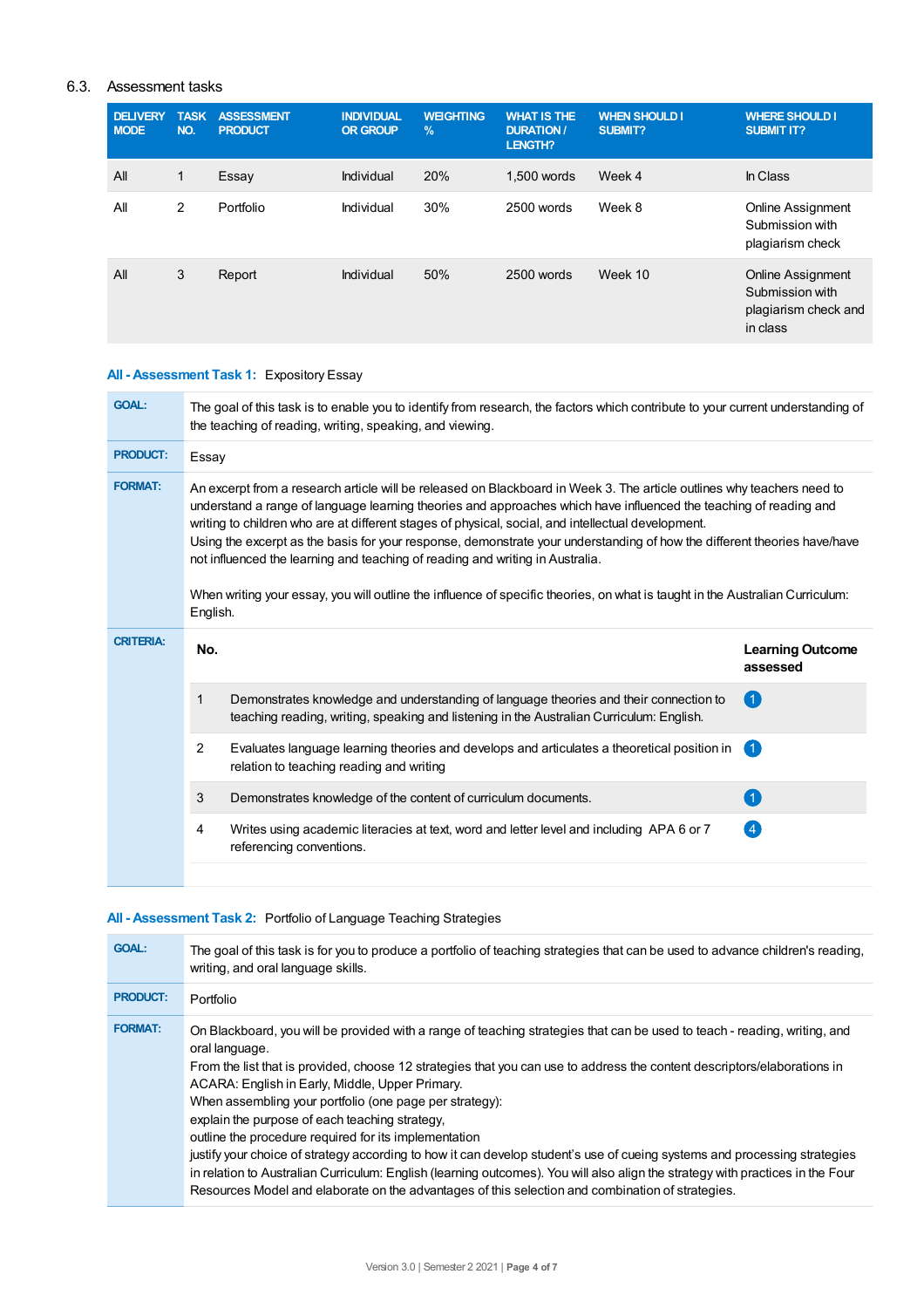| <b>CRITERIA:</b> | No. |                                                                                                                                                                                                                                                    | <b>Learning Outcome</b><br>assessed |
|------------------|-----|----------------------------------------------------------------------------------------------------------------------------------------------------------------------------------------------------------------------------------------------------|-------------------------------------|
|                  |     | Chooses an appropriate range of teaching strategies from the list that is provided and<br>assign the strategy to an appropriate year level with an accompanying explanation of the<br>strategy, justification for use and procedure to be adopted. | (2)                                 |
|                  | 2   | Demonstrates knowledge and understanding of the links between the strategies, cueing<br>systems processing strategies and practices in the Four Resources Model.                                                                                   | $\left(3\right)$                    |
|                  | 3   | Organises the portfolio for a professional audience (ie. Principal ready).                                                                                                                                                                         | 24                                  |
|                  | 4   | Writes using academic literacies at text, word and letter level and including APA 6 or 7<br>referencing conventions.                                                                                                                               | $\overline{4}$                      |

#### **All - Assessment Task 3:** Report

| <b>GOAL:</b>     | The goal of this task is for you to analyse one child's responses to a range of English assessment tasks and then design<br>an appropriate teaching and learning sequence.<br>You will assess the child's strengths and weaknesses according to the specific assessment tasks and then apply your<br>understanding of language theory and teaching strategies (Tasks 1 & 2) to propose a future teaching plan for the student.<br>You will link the proposed teaching to the Australian Curriculum: English year level learning outcomes.                                                                                                                                                                                                                                                                                                                                                                |                                                                                                                                              |                                     |  |  |  |
|------------------|----------------------------------------------------------------------------------------------------------------------------------------------------------------------------------------------------------------------------------------------------------------------------------------------------------------------------------------------------------------------------------------------------------------------------------------------------------------------------------------------------------------------------------------------------------------------------------------------------------------------------------------------------------------------------------------------------------------------------------------------------------------------------------------------------------------------------------------------------------------------------------------------------------|----------------------------------------------------------------------------------------------------------------------------------------------|-------------------------------------|--|--|--|
| <b>PRODUCT:</b>  | Report                                                                                                                                                                                                                                                                                                                                                                                                                                                                                                                                                                                                                                                                                                                                                                                                                                                                                                   |                                                                                                                                              |                                     |  |  |  |
| <b>FORMAT:</b>   | Submit: Week 10 Thursday 9am.<br>You will be provided a template for the Report headings on Blackboard.<br>From the assessments, which were conducted, you will analyse one child's strengths and weaknesses at text, word and<br>letter level.<br>Following an analysis of the tasks, you will create a language learning program for the student, based on their<br>demonstrated competencies at sentence, word, letter, and text level in reading and writing.<br>This program should show that you:<br>1) Understand the student's current reading and writing abilities<br>2) Can plan a subsequent learning and teaching sequence that includes:<br>• explicit teaching strategies,<br>· evidence of consideration of the student's language skills; and<br>knowledge of language theory and the curriculum;<br>• can formulate appropriate assessments as part of the teaching and learning plan. |                                                                                                                                              |                                     |  |  |  |
| <b>CRITERIA:</b> | No.                                                                                                                                                                                                                                                                                                                                                                                                                                                                                                                                                                                                                                                                                                                                                                                                                                                                                                      |                                                                                                                                              | <b>Learning Outcome</b><br>assessed |  |  |  |
|                  | 1                                                                                                                                                                                                                                                                                                                                                                                                                                                                                                                                                                                                                                                                                                                                                                                                                                                                                                        | Demonstrates ability to analyse assessment data.                                                                                             | 4                                   |  |  |  |
|                  | 2                                                                                                                                                                                                                                                                                                                                                                                                                                                                                                                                                                                                                                                                                                                                                                                                                                                                                                        | Uses research literature and Australian curriculum English documents (Used for<br>Assignments 1 & 2) to plan for future language development | 1                                   |  |  |  |
|                  | 3                                                                                                                                                                                                                                                                                                                                                                                                                                                                                                                                                                                                                                                                                                                                                                                                                                                                                                        | Discusses relevant teaching strategies and potential assessment to support teaching and<br>learning                                          | 34                                  |  |  |  |
|                  | 4                                                                                                                                                                                                                                                                                                                                                                                                                                                                                                                                                                                                                                                                                                                                                                                                                                                                                                        | Writes using academic literacies at text, word and letter level and including APA 6 or 7<br>referencing conventions.                         | $\left( 4\right)$                   |  |  |  |
|                  |                                                                                                                                                                                                                                                                                                                                                                                                                                                                                                                                                                                                                                                                                                                                                                                                                                                                                                          |                                                                                                                                              |                                     |  |  |  |

# 7. Directed study hours

A 12-unit course will have total of 150 learning hours which will include directed study hours (including online if required), self-directed learning and completion of assessable tasks. Directed study hours may vary by location. Student workload is calculated at 12.5 learning hours per one unit.

# 8. What resources do I need to undertake this course?

Please note: Course information, including specific information of recommended readings, learning activities, resources, weekly readings, etc. are available on the course Blackboard site– Please log in as soon as possible.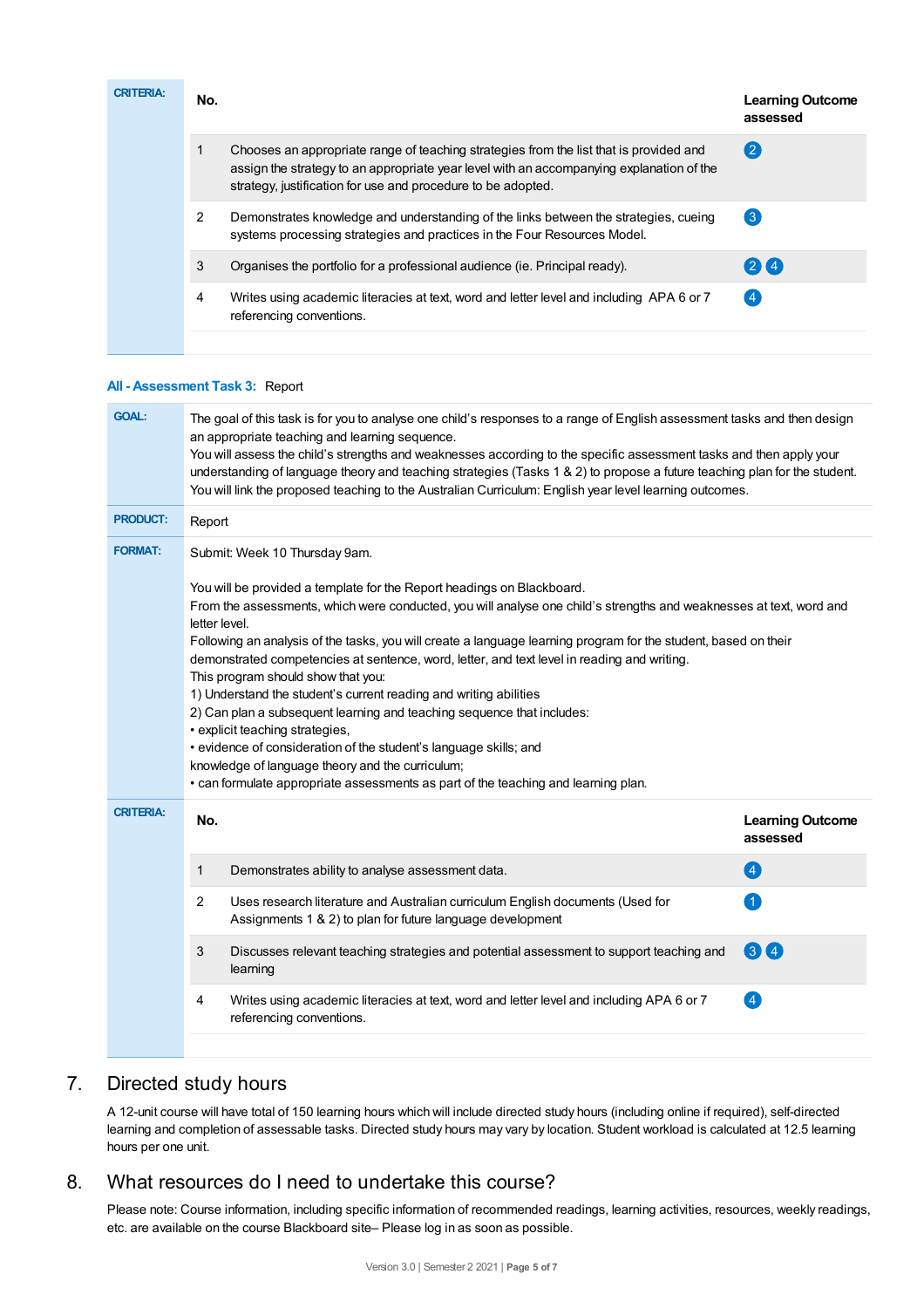#### 8.1. Prescribed text(s) or course reader

Please note that you need to have regular access to the resource(s) listed below. Resources may be required or recommended.

| REQUIRED? AUTHOR |                                     | <b>YEAR TITLE</b>                  | <b>PUBLISHER</b> |
|------------------|-------------------------------------|------------------------------------|------------------|
| Reguired         | Tompkins, Smith,<br>Campbell, Green | 2019 Literacy for the 21st Century | Pearson          |

#### 8.2. Specific requirements

Required text Lap tops

# 9. How are risks managed in this course?

Health and safety risks for this course have been assessed as low. It is your responsibility to review course material, search online, discuss with lecturers and peers and understand the health and safety risks associated with your specific course of study and to familiarise yourself with the University's general health and safety principles by reviewing the online [induction](https://online.usc.edu.au/webapps/blackboard/content/listContentEditable.jsp?content_id=_632657_1&course_id=_14432_1) training for students, and following the instructions of the University staff.

# 10. What administrative information is relevant to this course?

#### 10.1. Assessment: Academic Integrity

Academic integrity is the ethical standard of university participation. It ensures that students graduate as a result of proving they are competent in their discipline. This is integral in maintaining the value of academic qualifications. Each industry has expectations and standards of the skills and knowledge within that discipline and these are reflected in assessment.

Academic integrity means that you do not engage in any activity that is considered to be academic fraud; including plagiarism, collusion or outsourcing any part of any assessment item to any other person. You are expected to be honest and ethical by completing all work yourself and indicating in your work which ideas and information were developed by you and which were taken from others. You cannot provide your assessment work to others.You are also expected to provide evidence of wide and critical reading, usually by using appropriate academic references.

In order to minimise incidents of academic fraud, this course may require that some of its assessment tasks, when submitted to Blackboard, are electronically checked through SafeAssign. This software allows for text comparisons to be made between your submitted assessment item and all other work that SafeAssign has access to.

#### 10.2. Assessment: Additional Requirements

Eligibility for Supplementary Assessment

Your eligibility for supplementary assessment in a course is dependent of the following conditions applying:

The final mark is in the percentage range 47% to 49.4%

The course is graded using the Standard Grading scale

You have not failed an assessment task in the course due to academic misconduct

#### 10.3. Assessment: Submission penalties

Late submission of assessment tasks may be penalised at the following maximum rate:

- 5% (of the assessment task's identified value) per day for the first two days from the date identified as the due date for the assessment task.

- 10% (of the assessment task's identified value) for the third day - 20% (of the assessment task's identified value) for the fourth day and subsequent days up to and including seven days from the date identified as the due date for the assessment task.

- A result of zero is awarded for an assessment task submitted after seven days from the date identified as the due date for the assessment task. Weekdays and weekends are included in the calculation of days late. To request an extension you must contact your course coordinator to negotiate an outcome.

#### 10.4. Study help

For help with course-specific advice, for example what information to include in your assessment, you should first contact your tutor, then your course coordinator, if needed.

If you require additional assistance, the Learning Advisers are trained professionals who are ready to help you develop a wide range of academic skills. Visit the Learning [Advisers](https://www.usc.edu.au/current-students/student-support/academic-and-study-support/learning-advisers) web page for more information, or contact Student Central for further assistance: +61 7 5430 2890 or [studentcentral@usc.edu.au](mailto:studentcentral@usc.edu.au).

#### 10.5. Wellbeing Services

Student Wellbeing provide free and confidential counselling on a wide range of personal, academic, social and psychological matters, to foster positive mental health and wellbeing for your academic success.

To book a confidential appointment go to [Student](https://studenthub.usc.edu.au/) Hub, email [studentwellbeing@usc.edu.au](mailto:studentwellbeing@usc.edu.au) or call 07 5430 1226.